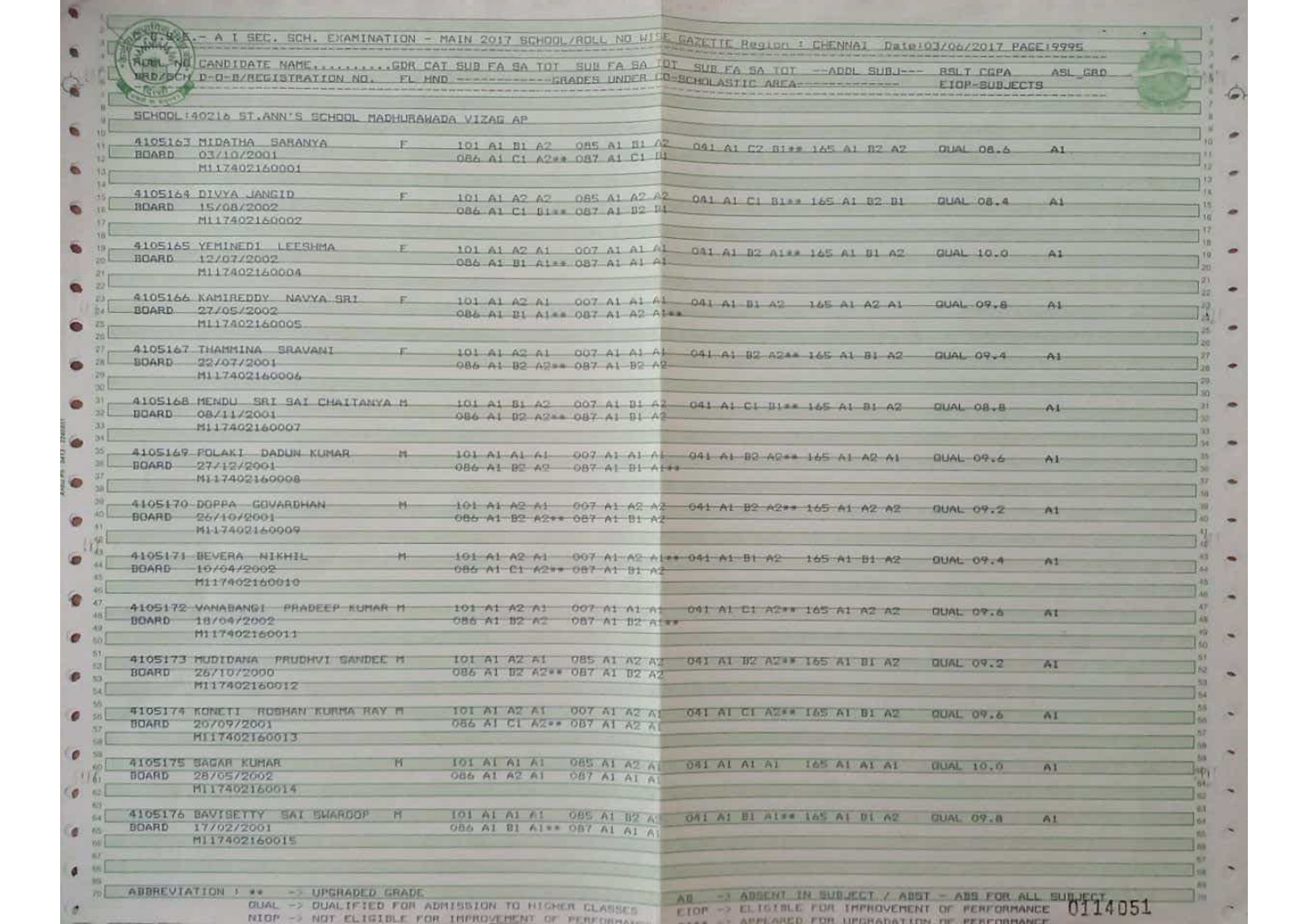| 0.0.4%K.- A I SEC. SCH. EXAMINATION - MAIN 2017 SCHOOL/ROLL NO WISE GAZETTE Region : CHENNAI Date:03/06/2017 PAGE:9996 |                                                                                                         |
|------------------------------------------------------------------------------------------------------------------------|---------------------------------------------------------------------------------------------------------|
| RENL NO CANDIDATE NAMEGDR CAT SUB FA SA TOT SUB FA SA TUL SUB FA SA TOT -- ADDL SUBJ--- RSLT CGPA                      |                                                                                                         |
|                                                                                                                        | ASL GRD<br>EIOP-SUBJECTS                                                                                |
| SCHOOL: 40216 ST.ANN'S SCHOOL MADHURAWADA VIZAE AP                                                                     |                                                                                                         |
|                                                                                                                        |                                                                                                         |
| 4105177 PULAPAKURI SAMUEL SUBHA M<br>BOARD 14/09/2001<br>086 A1 B2 A2** 087 A1 A1 A1                                   | 101 A1 A2 A1 007 A1 A1 A1 041 A1 C1 A2** 165 A1 A2 A1 044 07.6<br>A1                                    |
| M117402160016                                                                                                          |                                                                                                         |
| 4105178 ARISETTY VENKATA SURYA M                                                                                       | 101 AZ 81 B1 007 B1 CZ 82** 041 AZ CZ 82 165 A1 BZ B1<br>QUAL 07.2<br>A1                                |
| BUARD 06/05/2002<br>OB6 AZ D BZ** OB7 B1 C1 BZ<br>M117402160017                                                        |                                                                                                         |
| 4105179 KONUTHULA VINAY<br>$11 -$                                                                                      | 101 A1 A2 A1 007 A1 A2 A2 041 A1 C1 B1 165 A1 B1 A2 0UAL 09.0<br>$A1 -$                                 |
| BDARD 24/01/2001<br>086 A1 C1 A7** 087 A1 C1 A7**<br>M117402160018                                                     |                                                                                                         |
|                                                                                                                        |                                                                                                         |
|                                                                                                                        |                                                                                                         |
|                                                                                                                        |                                                                                                         |
| ABBREVIATION : ** -> UPGRADED GRADE<br>QUAL -> QUALIFIED FOR ADMISSION TO HIGHER CLASSES                               | AB -> ABSENT IN SUBJECT / ABST - ABS FOR ALL SUBJECT<br>EIGR -> ELIGIBLE FOR IMPROVEMENT OF PERFORMANCE |
|                                                                                                                        | NIOP -> NOT ELIGIBLE FOR IMPROVEMENT OF PERFORMANCE - 4444 -> APPEARED FOR UPGRADATION OF PERFORMANCE   |
|                                                                                                                        |                                                                                                         |
|                                                                                                                        |                                                                                                         |
|                                                                                                                        |                                                                                                         |
|                                                                                                                        |                                                                                                         |
|                                                                                                                        |                                                                                                         |
|                                                                                                                        |                                                                                                         |
|                                                                                                                        |                                                                                                         |
|                                                                                                                        |                                                                                                         |
|                                                                                                                        |                                                                                                         |
|                                                                                                                        |                                                                                                         |
|                                                                                                                        |                                                                                                         |
|                                                                                                                        |                                                                                                         |
|                                                                                                                        |                                                                                                         |
|                                                                                                                        |                                                                                                         |
|                                                                                                                        |                                                                                                         |
|                                                                                                                        |                                                                                                         |
|                                                                                                                        |                                                                                                         |
|                                                                                                                        |                                                                                                         |
|                                                                                                                        |                                                                                                         |
|                                                                                                                        |                                                                                                         |
|                                                                                                                        |                                                                                                         |
|                                                                                                                        |                                                                                                         |

o p

Ċ

¢

è

ċ

 $\begin{array}{ccccc}\n\bullet & \bullet & \bullet\n\end{array}$ 

C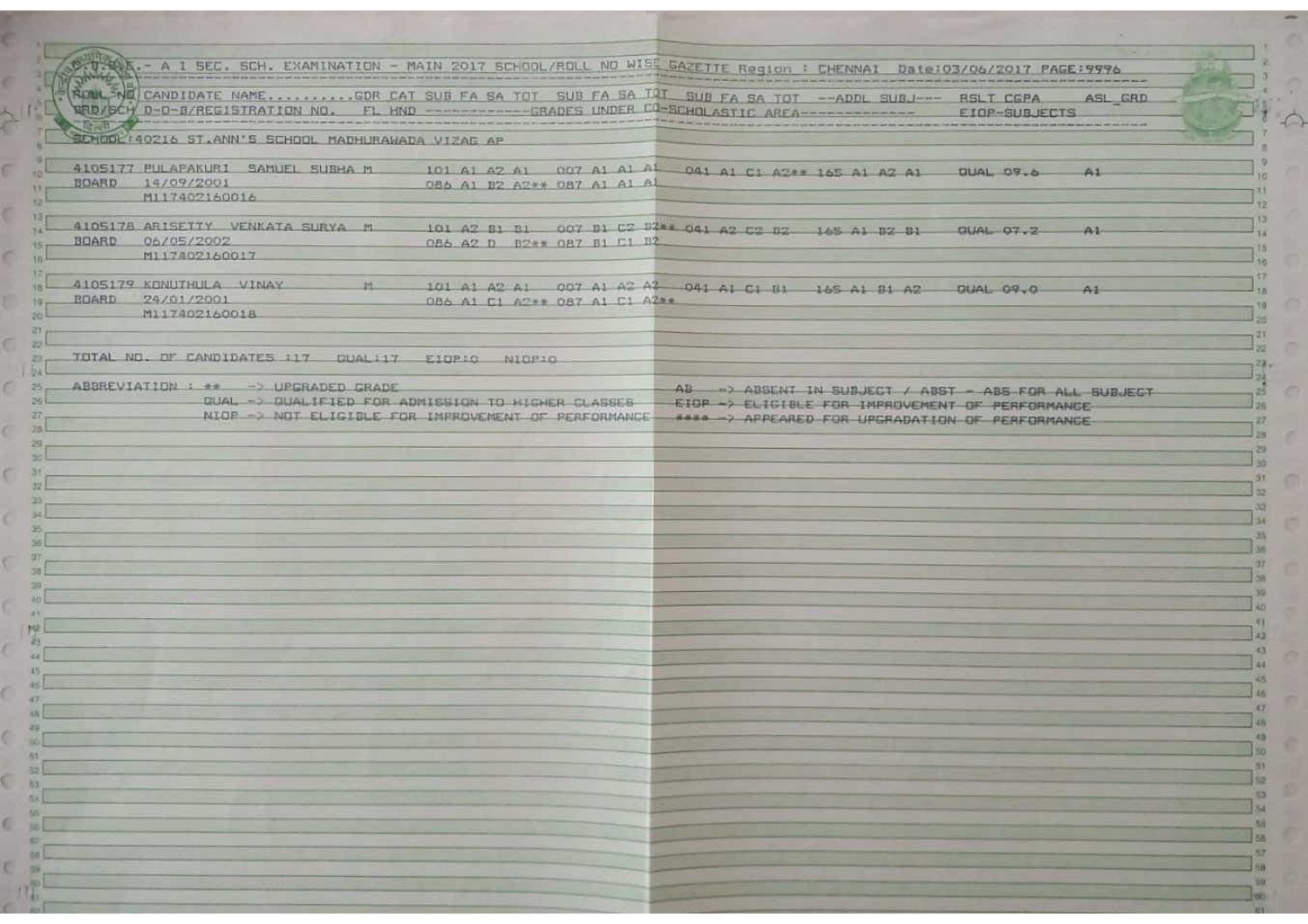# DATE:- 15/07/2020 C.B.S.E. - SECONDARY SCHOOL EXAMINATION (MAIN)-2020 REGION: CHENNAI PAGE:- 1 \*\*\*\*\* (SCHOOL / ROLL NO WISE GAZETTE) \*\*\*\*\*

------------------------------------------------------------------------------------------------------------------------------------------------------ ROLL FS NAME OF CANDIDATE ------------------------SUBJECTS----------------------- RESULT COMP NO LX SUB CD SUB CD SUB CD SUB CD SUB CD SUB CD SUB CD SUB CD SUB CD MKS GR MKS GR MKS GR MKS GR MKS GR MKS GR MKS GR

------------------------------------------------------------------------------------------------------------------------------------------------------

SCHOOL : - 57138 ST.ANN'S SCHOOL MADHURAWADA VIZAG AP

- 20204447 F NALLI BHAVYA SRI 184 007 041 086 087 402 PASS 088 A2 078 C2 062 B2 054 C1 065 C2 076 C1 20204448 F GEDILA DWITHY SRI 184 007 041 086 087 402 PASS 085 B1 084 C1 076 B1 065 B2 068 C1 089 A2 20204449 F ALAPATI GAYATHRI 184 007 041 086 087 402 PASS 090 A2 094 A2 073 B1 068 B1 065 C2 084 B1 20204450 F POLA HARI PRIYANKA 184 007 041 086 087 402 PASS 094 A1 098 A1 097 A1 075 A2 095 A1 097 A1
- 20204451 F SEVA JEMIMA CAROLINE 184 007 041 086 087 402 PASS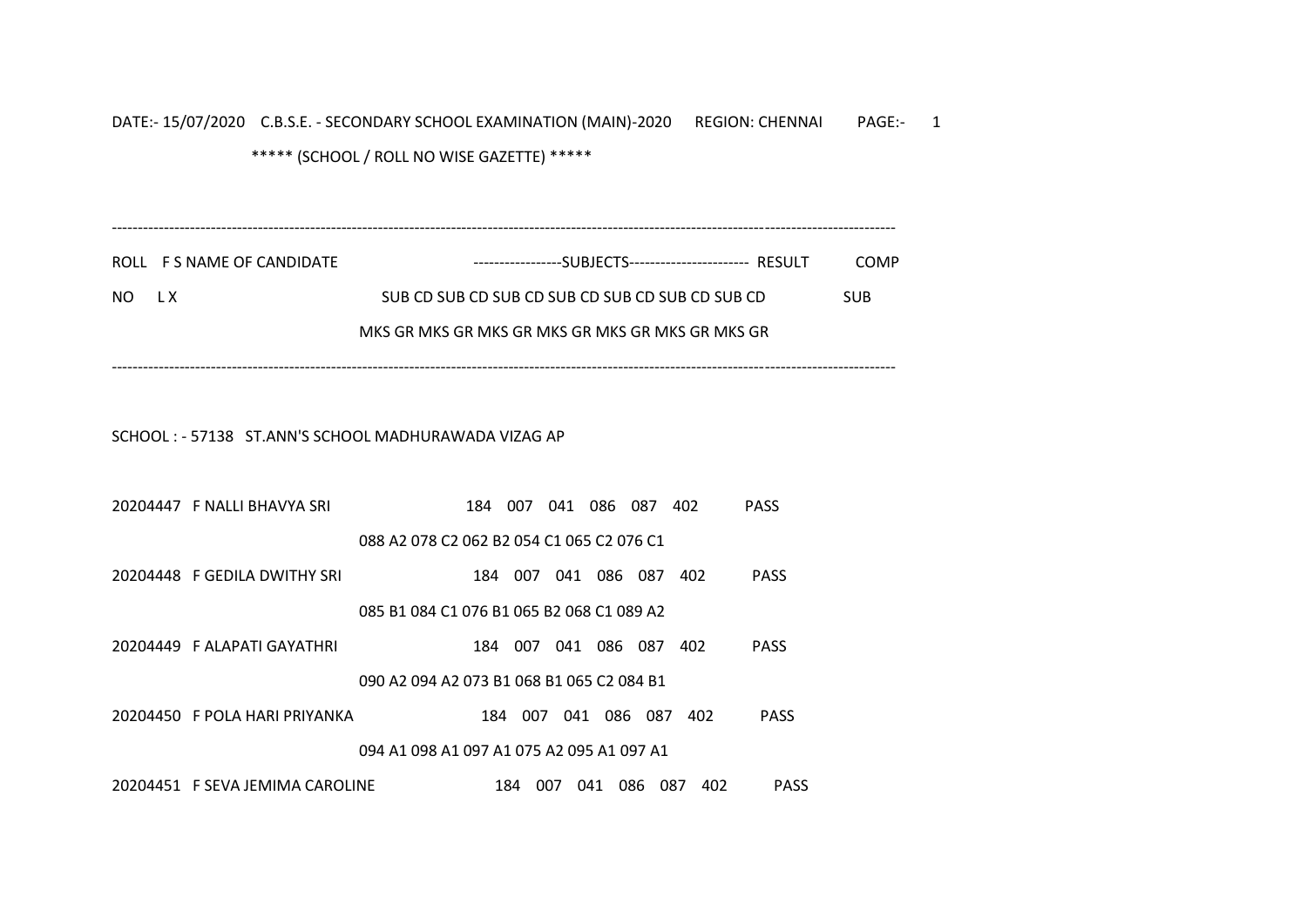### 090 A2 077 C2 052 C1 060 B2 058 D1 078 B2

- 20204452 F THADUTHURI JYOTHI SREE 184 007 241 086 087 402 PASS 087 A2 085 C1 056 C1 058 B2 050 D1 081 B2
- 20204453 F CHETTU PRASANNA LAKSHMI 184 007 041 086 087 402 PASS 086 A2 074 C2 075 B1 061 B2 066 C2 084 B1
- 20204454 F KONA ROSHNI DEVI 184 007 041 086 087 402 PASS 061 C2 044 D2 033 D2 033 D2 044 D2 069 C2
- 20204455 F SAPPA RUSHMITHA 184 007 241 086 087 402 PASS

086 A2 081 C1 055 C1 060 B2 056 D1 084 B1

- 20204456 F VURITI SAI MOHETHA 184 007 041 086 087 402 PASS 088 A2 085 C1 084 A2 064 B2 088 B1 087 B1
- 20204457 F MADDULA SATYA TEJASWI 184 007 041 086 087 402 PASS 068 C2 072 D1 069 B2 057 B2 049 D2 077 B2
- 20204458 F RELANGI SRI BHAVYA 184 007 041 086 087 402 PASS

092 A1 078 C2 087 A2 070 B1 087 B1 094 A1

20204459 F SASAPU SHIVARANJANI 184 007 041 086 087 402 PASS

085 B1 063 D1 051 C1 059 B2 064 C2 080 B2

20204460 F MIRIYALA VANI UMA LAHARI 184 007 041 086 087 402 PASS

091 A2 093 A2 080 B1 069 B1 068 C1 089 A2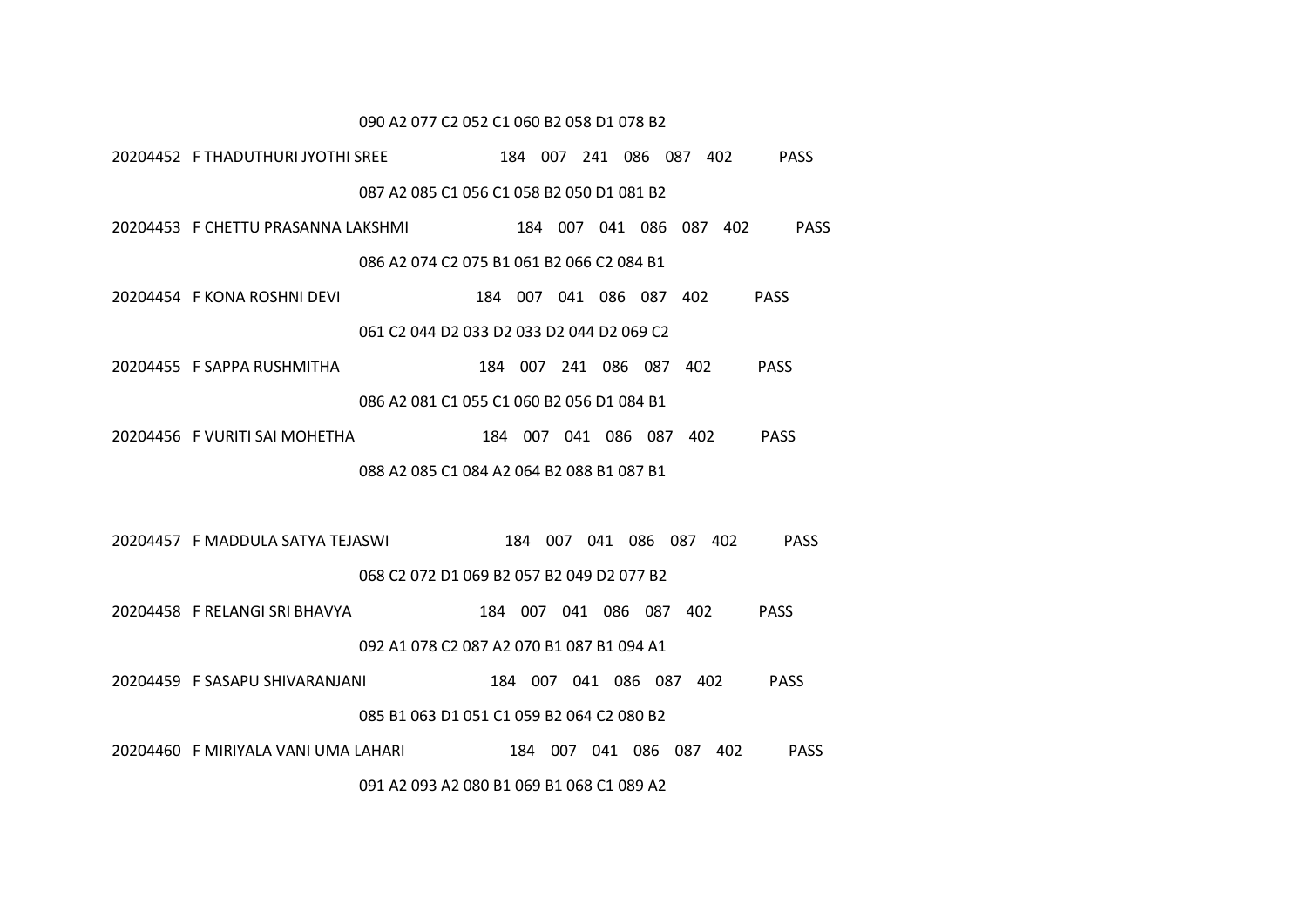- 20204461 F MORTHA VASANTHA RAJYA LAKSHMI 184 007 041 086 087 402 PASS 094 A1 096 A1 078 B1 072 B1 067 C1 084 B1
- 20204462 M DANTULURI ADITYA KRISHNA VARMA 184 007 241 086 087 402 PASS 051 D1 043 D2 037 D1 045 C2 042 D2 069 C2

20204463 M MARUPILLI DHANA VENKAT KUMAR 184 007 041 086 087 402 PASS

069 C1 044 D2 045 C2 042 C2 045 D2 071 C1

20204464 M EILLIPILLA DHARANI KUMAR 184 007 041 086 087 402 PASS

083 B1 057 D2 033 D2 053 C1 045 D2 075 C1

- 20204465 M BADDA MELCHISEDAK 184 007 041 086 087 402 PASS 071 C1 053 D2 033 D2 035 D1 052 D1 071 C1
- 20204466 M BANKA MOHAN VENKAT PRAKASH 184 007 041 086 087 402 PASS

085 B1 077 C2 072 B1 065 B2 065 C2 084 B1

- 20204467 M RONANKI RISHIKESH 184 007 041 086 087 402 PASS 097 A1 099 A1 096 A1 087 A1 086 B1 094 A1
- 20204468 M SONTYANA SASHANK 184 007 041 086 087 402 PASS

092 A1 087 B2 086 A2 067 B1 078 B2 091 A2

20204469 M THAMMINA SIVAMANI 184 007 041 086 087 402 PASS

072 C1 057 D2 052 C1 055 C1 045 D2 070 C2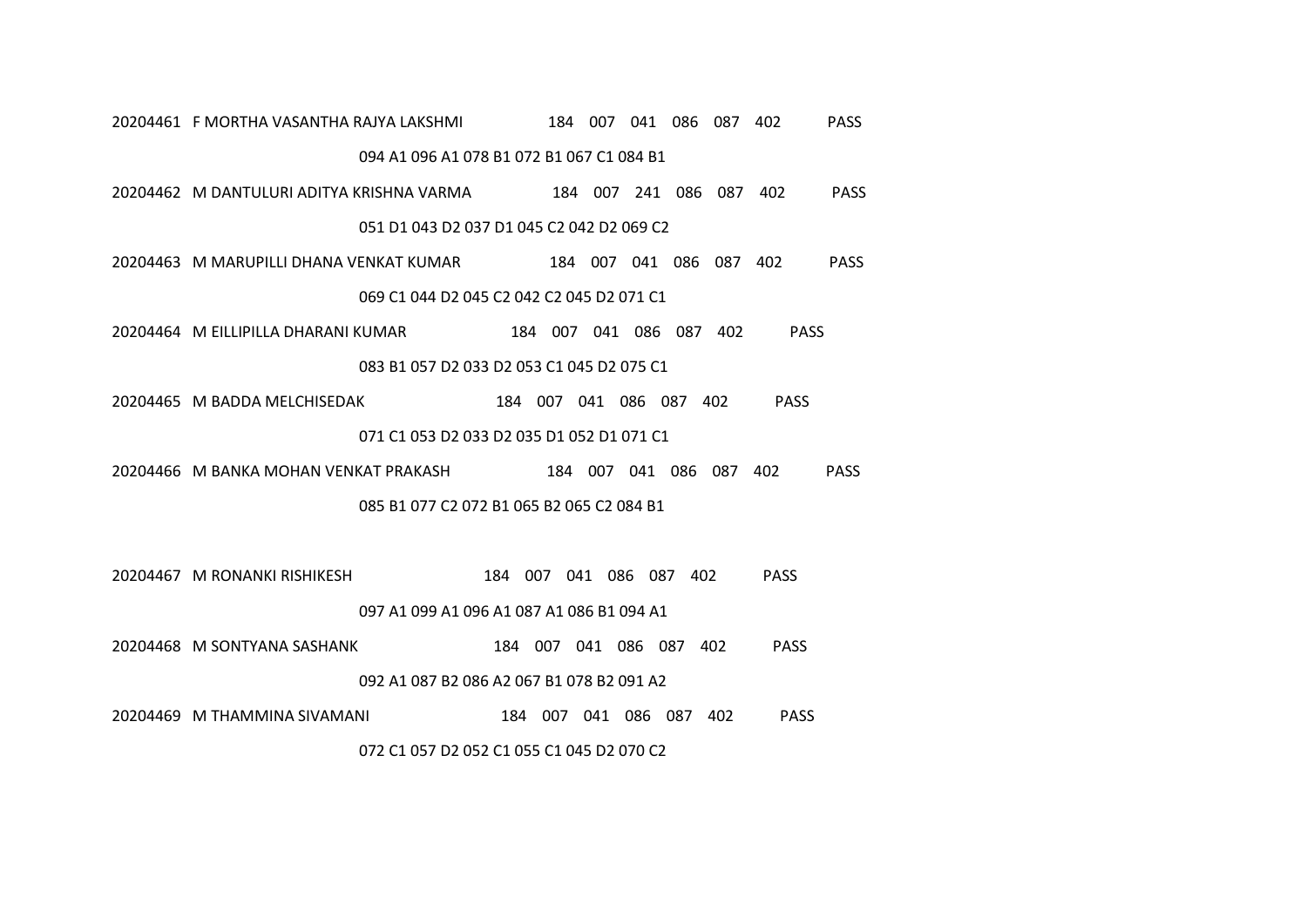DATE:- 15/07/2020 C.B.S.E. - SECONDARY SCHOOL EXAMINATION (MAIN)-2020 REGION: CHENNAI PAGE:- 2 \*\*\*\*\* (SCHOOL / ROLL NO WISE GAZETTE) \*\*\*\*\*

|       | ROLL F S NAME OF CANDIDATE |                                                  | COMP       |
|-------|----------------------------|--------------------------------------------------|------------|
| NO LX |                            | SUB CD SUB CD SUB CD SUB CD SUB CD SUB CD SUB CD | <b>SUB</b> |
|       |                            | MKS GR MKS GR MKS GR MKS GR MKS GR MKS GR MKS GR |            |

------------------------------------------------------------------------------------------------------------------------------------------------------

## SCHOOL : - 57138 ST.ANN'S SCHOOL MADHURAWADA VIZAG AP

20204470 M PILLA SHYAM PRASAD 184 007 041 086 087 402 PASS 075 C1 055 D2 038 D1 041 D1 044 D2 073 C1 20204471 M BANKI VARA ANJAN 184 007 041 086 087 402 PASS 080 B2 078 C2 096 A1 066 B1 072 C1 083 B1 20204472 M AMARA VARDHAN 184 007 041 086 087 402 PASS 080 B2 048 D2 048 C2 038 D1 047 D2 071 C1 20204473 M POTHINA VENKATA SAI 184 007 041 086 087 402 PASS

092 A1 097 A1 094 A1 078 A2 082 B1 090 A2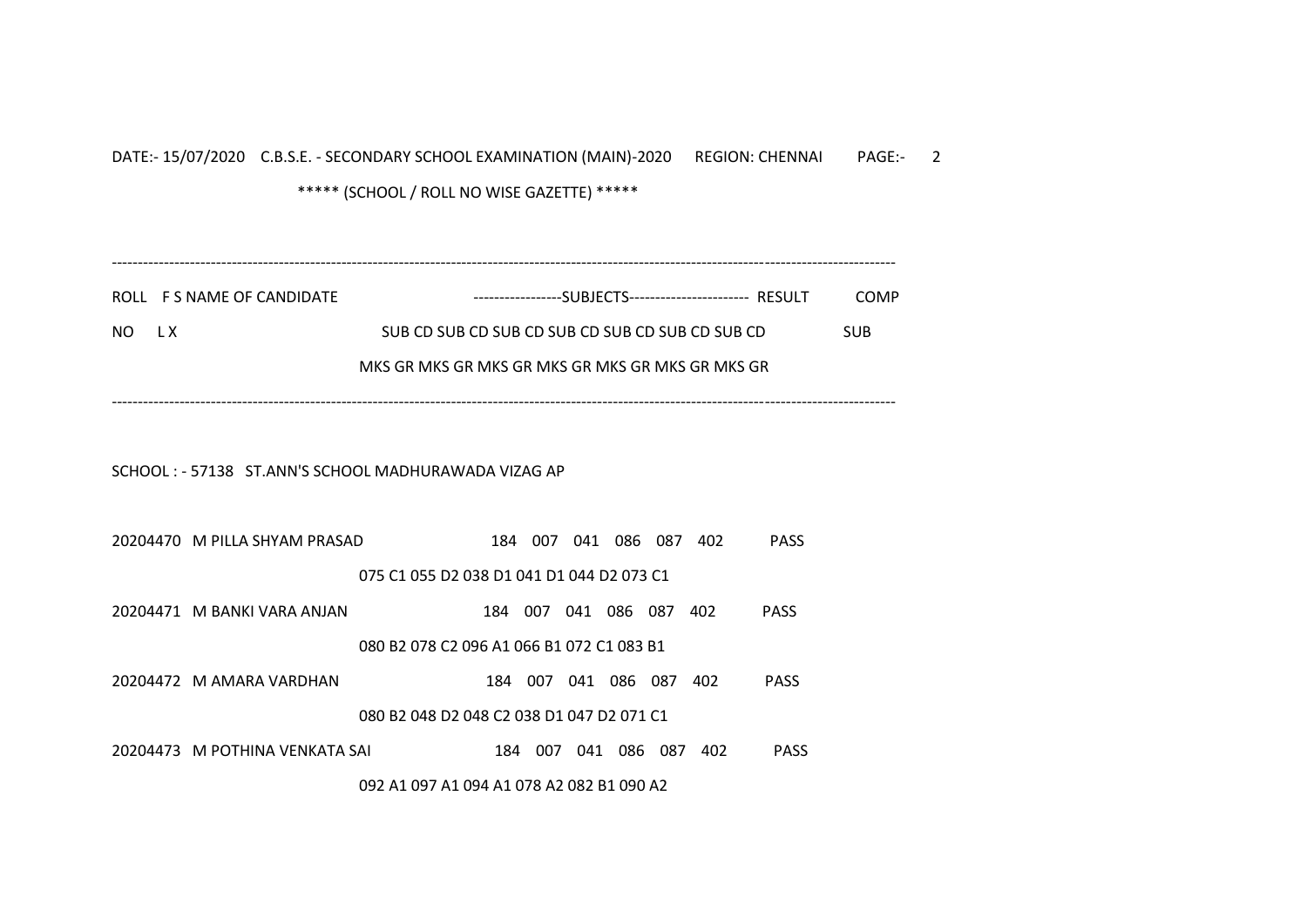- 20204474 M MOGILI VIKAS KUMAR 184 007 041 086 087 402 PASS 087 A2 094 A2 056 C1 063 B2 089 A2 088 A2
- 20204475 F MIDATHA DARSHINI 184 085 041 086 087 402 PASS

081 B1 070 C2 046 C2 053 C1 060 C2 077 B2

- 20204476 F RACHAKONDA DEEKSHITHA A P 184 085 041 086 087 402 PASS 094 A1 079 C1 072 B1 073 B1 080 B2 089 A2
- 20204477 F POTHINA DILLESWARI 184 085 041 086 087 402 PASS 091 A2 083 B2 084 A2 074 B1 093 A2 088 A2
- 20204478 F BULUSU LAKSHMI INDRA GEETHIKA 184 085 041 086 087 402 PASS 090 A2 082 B2 072 B1 071 B1 068 C1 090 A2
- 20204479 F KOTNI HIMAJA 184 085 041 086 087 402 PASS

087 A2 086 B1 078 B1 064 B2 064 C2 084 B1

- 20204480 F PASI JYOTHI SWARUPA 184 085 041 086 087 402 PASS 087 A2 072 C2 059 C1 054 C1 057 D1 077 B2
- 20204481 F RAJANALA PRASUNA 184 085 041 086 087 402 PASS

095 A1 095 A1 093 A1 086 A1 084 B1 096 A1

20204482 F MADIKI RATNA VARSHINI 184 085 041 086 087 402 PASS

085 B1 061 D1 039 D1 055 C1 052 D1 083 B1

20204483 F SANJNA PATTNAYAK 184 085 041 086 087 402 PASS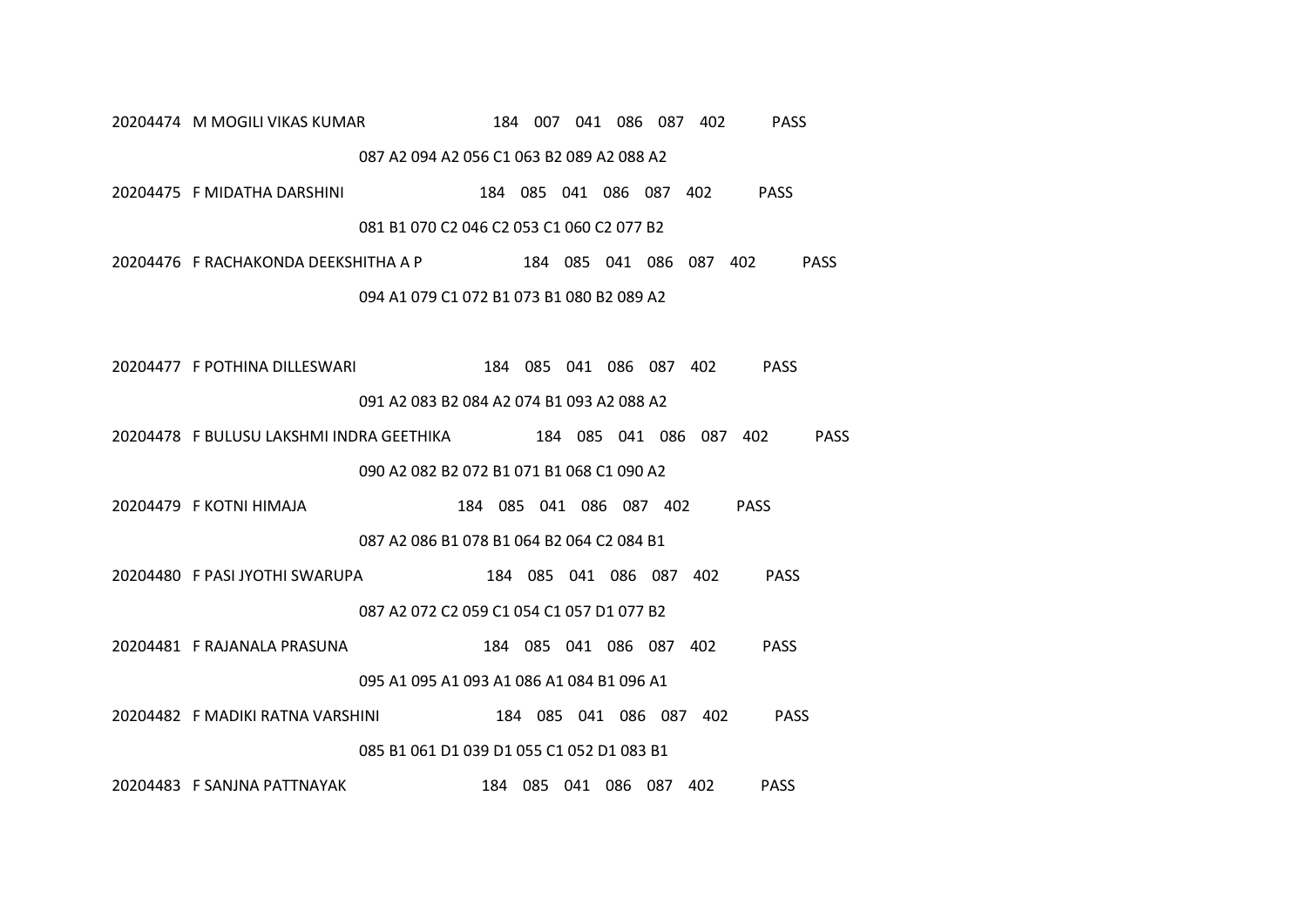### 092 A1 079 C1 058 C1 053 C1 069 C1 081 B2

- 20204484 F SINCHANA Y 184 085 041 086 087 402 PASS 088 A2 078 C1 084 A2 070 B1 067 C1 088 A2
- 20204485 F PUSULURU SRI CHAITANYA 184 085 041 086 087 402 PASS 092 A1 066 D1 072 B1 070 B1 071 C1 087 B1
- 20204486 M POTHINA AVINASH 184 085 041 086 087 402 PASS

## 083 B1 062 D1 060 B2 044 C2 045 D2 072 C1

- 20204487 M SIGIREDDI NEEL PRASAD 184 085 041 086 087 402 PASS 080 B2 050 D2 048 C2 053 C1 043 D2 078 B2
- 20204488 M DASARI SRINATH 184 085 041 086 087 402 PASS 093 A1 073 C2 078 B1 065 B2 068 C1 082 B2
- 20204489 M KALLA SRI SATYA 184 085 041 086 087 402 PASS

094 A1 093 A2 092 A1 080 A2 093 A2 091 A2

20204490 M SHAIK NAGUR ROSHAN 184 085 041 086 087 402 PASS

072 C1 071 C2 053 C1 059 B2 056 D1 074 C1

TOTAL CANDIDATES : 44 TOTAL PASS : 44 TOTAL COMPTT. : 0 TOTAL ESSENTIAL REPEAT : 0 TOTAL ABSENT : 0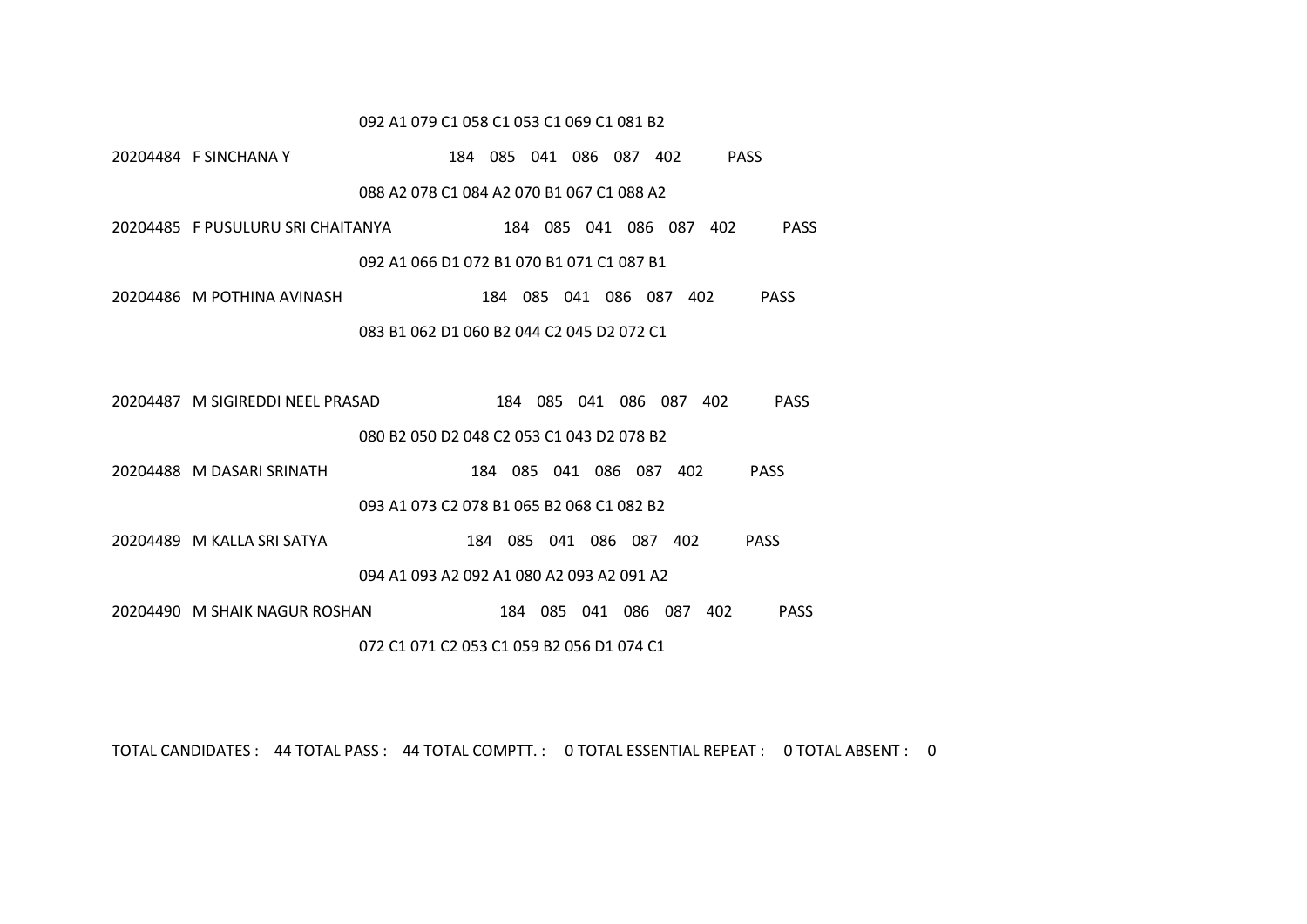$0.85$  M

٠

57138

 $\tau \sim \rho$ 

| DATE:- 03/08/2021     | C.B.S.E. - SECONDARY SCHOOL EXAMINATION (MAIN)-2021                  |                                           |       |     | REGION: CHENNAI                                  |     |     |     | PAGE:- |
|-----------------------|----------------------------------------------------------------------|-------------------------------------------|-------|-----|--------------------------------------------------|-----|-----|-----|--------|
|                       | ***** (SCHOOL / ROLL NO WISE GAZETTE) *****                          |                                           |       |     |                                                  |     |     |     |        |
|                       |                                                                      |                                           |       |     |                                                  |     |     |     |        |
| ROLL                  | F S NAME OF CANDIDATE<br>----SUBJECTS------------------------ RESULT | SUB CD SUB CD SUB CD SUB CD SUB CD SUB CD | COMP. |     |                                                  |     |     |     |        |
| L X.<br>NO.<br>SUB CD | SUB                                                                  | MKS GR MKS GR MKS GR MKS GR MKS GR MKS GR |       |     |                                                  |     |     |     |        |
| MKS GR                |                                                                      |                                           |       |     |                                                  |     |     |     |        |
|                       |                                                                      |                                           |       |     |                                                  |     |     |     |        |
| SCHOOL: - 57138       | ST.ANN'S SCHOOL MADHURAWADA VIZAG AP<br>- 5                          | 184                                       |       | 007 | 041                                              | 086 | 087 | 402 |        |
| 20103835<br>PASS      | F UPPUGANTI AMRUTHA RATNA VALLI                                      |                                           |       |     | 094 A1 087 B2 082 A2 082 A2 095 A1 094 A2        |     |     |     |        |
| 20103836              | F DANTULURI ANAHITA                                                  | 184                                       |       | 007 | 041                                              | 086 | 087 | 402 |        |
| PASS                  |                                                                      |                                           |       |     | 081 B2 083 B2 044 D1 044 D1 067 C1 078 C2        |     |     |     |        |
| 20103837              | F ALAKUNTA BHAVYA                                                    | 184                                       |       | 007 | 041                                              | 086 | 087 | 402 |        |
| PASS                  |                                                                      |                                           |       |     | 094 A1 094 A1 082 A2 093 A1 097 A1 097 A1        |     |     |     |        |
| 20103838              | F KORLA GUNASREE                                                     | 184                                       |       | 007 | 041                                              | 086 | 087 | 402 |        |
| PASS                  |                                                                      |                                           |       |     | 065 C2 049 D2 042 D1 042 D1 055 D1 071 D1        |     | 087 | 402 |        |
| 20103839              | F MUGI HARSHINI                                                      | 184                                       |       | 007 | 041<br>078 B2 054 D2 042 D1 042 D1 059 C2 075 D1 | 086 |     |     |        |
| PASS                  |                                                                      |                                           |       |     | 041                                              | 086 | 087 | 402 |        |
| 20103840              | F KAMATHAM HARIKA CHARISHMA                                          | 184                                       |       | 007 | 092 A1 091 B1 073 B1 087 A2 093 A2 094 A2        |     |     |     |        |
| <b>PASS</b>           |                                                                      | 184                                       |       | 007 | 041                                              | 086 | 087 | 402 |        |
| 20103841<br>PASS      | F KONDAPALLI JYOTHSNA                                                |                                           |       |     | 084 B1 090 B1 075 B1 082 A2 086 B1 090 B1        |     |     |     |        |
|                       |                                                                      | 184                                       |       | 007 | 041                                              | 086 | 087 | 402 |        |
| 20103842              | F RAKOTI KUSUMA                                                      |                                           |       |     |                                                  |     |     |     |        |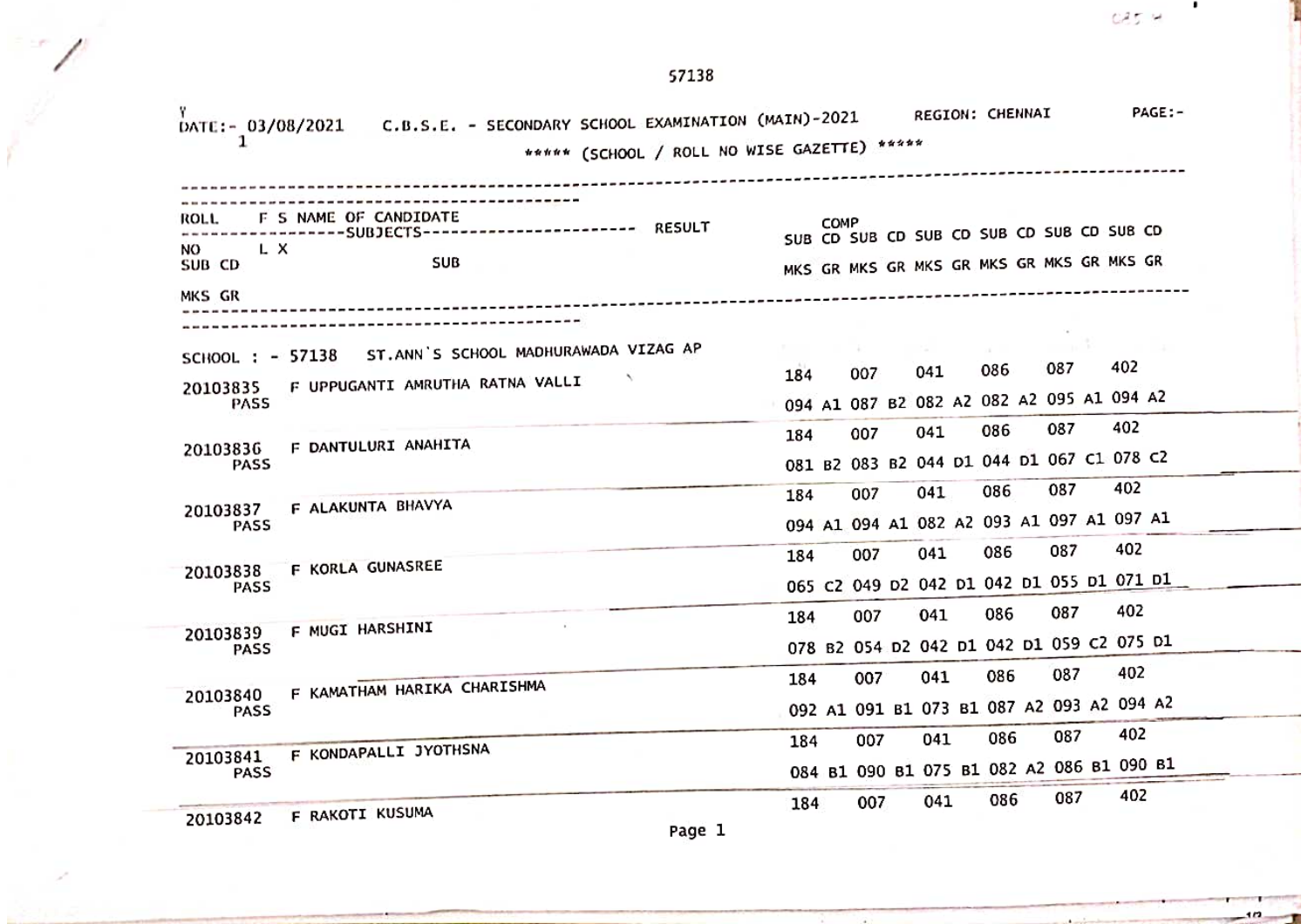6/29/2021

https://cbseit.in/cbse/web/theoryx/CCEReview.aspx

| PASS                    |                                    | 57138         |                                           |                                           |     |     |     |     |  |
|-------------------------|------------------------------------|---------------|-------------------------------------------|-------------------------------------------|-----|-----|-----|-----|--|
|                         |                                    | $\mathcal{L}$ |                                           | 097 A1 095 A1 090 A2 097 A1 098 A1 098 A1 |     |     |     |     |  |
| 20103843<br>PASS        | F MANDA MANASA SRUTHI              |               | 184                                       | 007                                       | 041 | 086 | 087 | 402 |  |
|                         |                                    |               |                                           | 085 B1 075 C2 041 D1 055 C1 075 B2 082 C1 |     |     |     |     |  |
| 20103844<br><b>PASS</b> | F REDDI NAVYA                      |               | 184                                       | 007                                       | 041 | 086 | 087 | 402 |  |
|                         |                                    |               |                                           | 094 A1 093 A2 097 A1 094 A1 093 A2 098 A1 |     |     |     |     |  |
| 20103845<br><b>PASS</b> | F BATTULA NISSITHA SHAILEE         |               | 184                                       | 007                                       | 041 | 086 | 087 | 402 |  |
|                         |                                    |               |                                           | 093 A1 089 B1 064 B2 080 A2 094 A1 094 A2 |     |     |     |     |  |
| 20103846                | F KUNAVARAPU SHARON CATHERINE LISA |               | 184                                       | 007                                       | 041 | 086 | 087 | 402 |  |
| PASS                    |                                    |               |                                           | 075 C1 049 D2 042 D1 042 D1 054 D1 073 D1 |     |     |     |     |  |
| 20103847                | F BODA SRAVYA                      |               | 184                                       | 007                                       | 041 | 086 | 087 | 402 |  |
| <b>PASS</b>             |                                    |               |                                           | 087 A2 092 A2 075 B1 077 B1 090 A2 091 B1 |     |     |     |     |  |
| 20103848<br>PASS        | F SAHOO TEJASREE                   |               | 184                                       | 007                                       | 041 | 086 | 087 | 402 |  |
|                         |                                    |               |                                           | 075 C1 050 D2 042 D1 043 D1 081 B2 079 C2 |     |     |     |     |  |
| 20103849<br>PASS        | F POTHINA TEJASWINI                |               | 184                                       | 007                                       | 041 | 086 | 087 | 402 |  |
|                         |                                    | $-151$        | 089 A2 092 A2 077 B1 074 B1 093 A2 091 B1 |                                           |     |     |     |     |  |
| 20103850<br>PASS        | M GURANA DINESH KUMAR              |               | 184                                       | 007                                       | 041 | 086 | 087 | 402 |  |
|                         |                                    | 11.50         | 072 C1 052 D2 063 B2 064 B2 067 C1 080 C2 |                                           |     |     |     |     |  |
| 20103851<br>PASS        | M PILLA DURGA SIVANANDH KUMAR      |               | 184                                       | 007                                       | 041 | 086 | 087 | 402 |  |
|                         |                                    |               | 084 B1 066 D1 056 C1 063 B2 084 B1 086 B2 |                                           |     |     |     |     |  |
| 20103852<br><b>PASS</b> | M POLAKI GOURAV                    |               | 184                                       | 007                                       | 041 | 086 | 087 | 402 |  |
|                         |                                    |               | 087 A2 086 B2 054 C1 075 B1 091 A2 090 B1 |                                           |     |     |     |     |  |
| 20103853<br>PASS        | M TOTA HEMANTH                     |               | 184                                       | 007                                       | 041 | 086 | 087 | 402 |  |
|                         |                                    |               | 077 B2 066 D1 051 C2 075 B1 083 B1 087 B2 |                                           |     |     |     |     |  |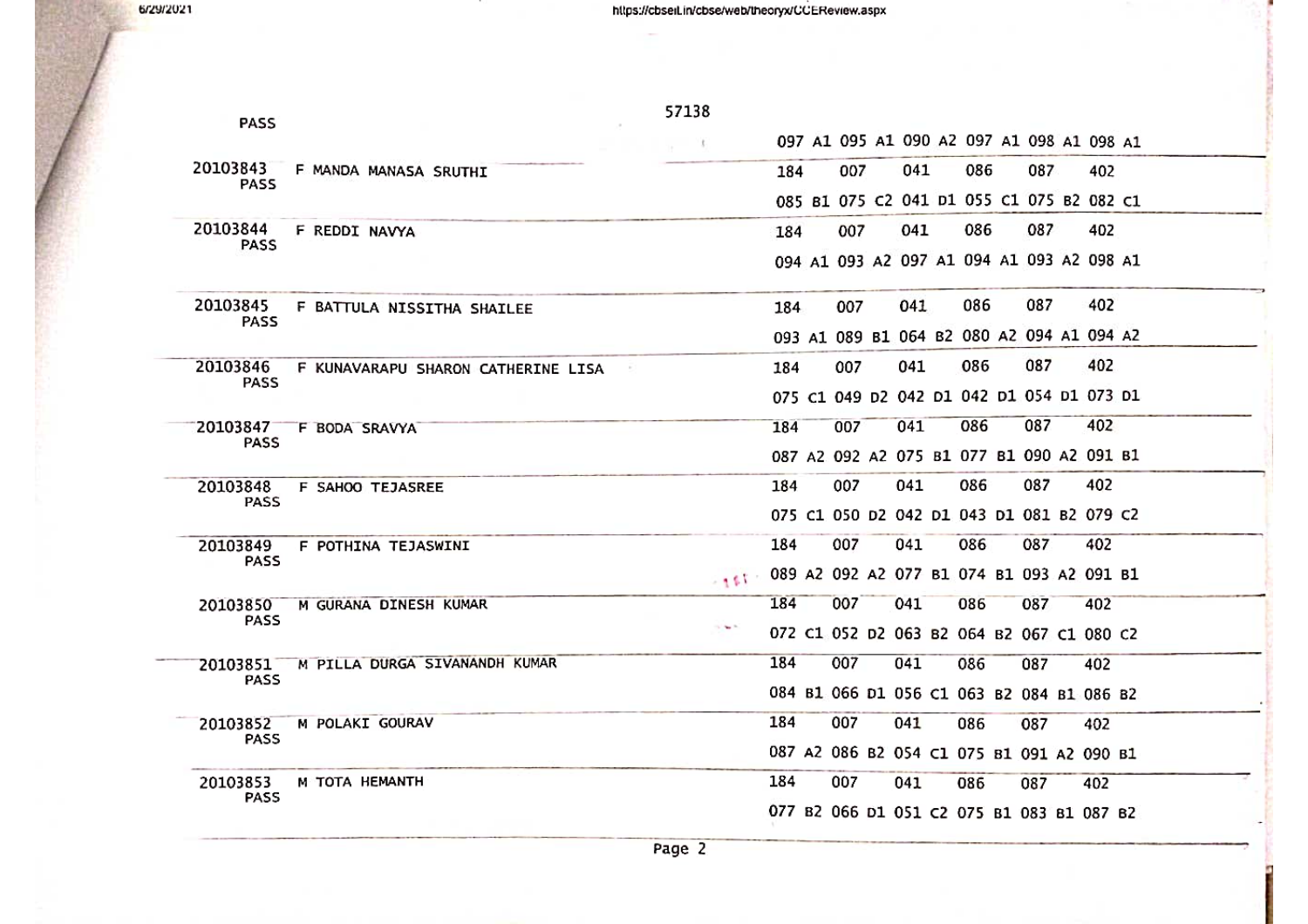6/29/2021

https://chseit.in/chse/web/comptuschrysritial.aspx https://cbsert.in/cbse/web/theoryx/CCEReview.aspx

| 20103854                | M MANGAM HEMANTH      |                                                                     | 57138                                       | 184 |      | 007 | 041                                       | 086 | 087 | 402 |              |  |
|-------------------------|-----------------------|---------------------------------------------------------------------|---------------------------------------------|-----|------|-----|-------------------------------------------|-----|-----|-----|--------------|--|
| PASS                    |                       |                                                                     |                                             |     |      |     | 069 C2 067 D1 063 B2 053 C1 073 C1 078 C2 |     |     |     |              |  |
| 20103855<br><b>PASS</b> |                       | M GORAKALA LITISH VARMA                                             |                                             | 184 |      | 007 | 041                                       | 086 | 087 | 402 |              |  |
|                         |                       |                                                                     |                                             |     |      |     | 093 A1 089 B1 085 A2 093 A1 096 A1 096 A1 |     |     |     |              |  |
| 20103856<br><b>PASS</b> |                       | M SANKABATTULA MAHESH                                               |                                             | 184 |      | 007 | 041                                       | 086 | 087 | 402 |              |  |
|                         |                       |                                                                     |                                             |     |      |     | 063 C2 053 D2 061 B2 061 B2 061 C2 076 D1 |     |     |     |              |  |
| 20103857                |                       | M POTHINA MOHAN ANANTH                                              |                                             | 184 |      | 007 | 041                                       | 086 | 087 | 402 |              |  |
| PASS                    |                       |                                                                     |                                             |     |      |     | 063 C2 052 D2 062 B2 044 D1 058 D1 072 D1 |     |     |     |              |  |
| ¥.                      | DATE:- 03/08/2021     | C.B.S.E. - SECONDARY SCHOOL EXAMINATION (MAIN)-2021 REGION: CHENNAI |                                             |     |      |     |                                           |     |     |     | <b>PAGE:</b> |  |
| $\mathcal{L}$           |                       |                                                                     | ***** (SCHOOL / ROLL NO WISE GAZETTE) ***** |     |      |     |                                           |     |     |     |              |  |
|                         |                       |                                                                     |                                             |     |      |     |                                           |     |     |     |              |  |
| ROLL                    | F S NAME OF CANDIDATE |                                                                     |                                             |     | COMP |     |                                           |     |     |     |              |  |
| NO                      | LX.                   |                                                                     |                                             |     |      |     | SUB CD SUB CD SUB CD SUB CD SUB CD SUB CD |     |     |     |              |  |
| SUB CD                  |                       | <b>SUB</b>                                                          |                                             |     |      |     | MKS GR MKS GR MKS GR MKS GR MKS GR MKS GR |     |     |     |              |  |
| MKS GR                  |                       |                                                                     |                                             |     |      |     |                                           |     |     |     |              |  |
|                         |                       | SCHOOL : - 57138 ST.ANN'S SCHOOL MADHURAWADA VIZAG AP               |                                             |     |      |     |                                           |     |     |     |              |  |
| 20103858                |                       | M BOKAM PRANAV SAI ADITYA                                           |                                             | 184 |      | 007 | 041                                       | 086 | 087 | 402 |              |  |
| PASS                    |                       |                                                                     |                                             |     |      |     | 087 A2 077 C2 077 B1 085 A2 093 A2 093 A2 |     |     |     |              |  |
| 20103859                |                       | M GOTTAPU RAVICHANDRA                                               |                                             | 184 |      | 007 | 041                                       | 086 | 087 | 402 |              |  |
| PASS                    |                       |                                                                     |                                             |     |      |     | 080 B2 074 C2 056 C1 067 B2 058 D1 080 C2 |     |     |     |              |  |
| 20103860                |                       | M MULAPARTHI ROHIT SAI VENKAT                                       |                                             | 184 |      | 007 | 041                                       | 086 | 087 | 402 |              |  |
| PASS                    |                       |                                                                     |                                             |     |      |     | 079 B2 058 D2 043 D1 064 B2 078 B2 084 C1 |     |     |     |              |  |
| 20103861                |                       | M VOONNA VENKATA SAI GANESH                                         |                                             | 184 |      | 007 | 041                                       | 086 | 087 | 402 |              |  |
|                         |                       |                                                                     | Page 3                                      |     |      |     |                                           |     |     |     |              |  |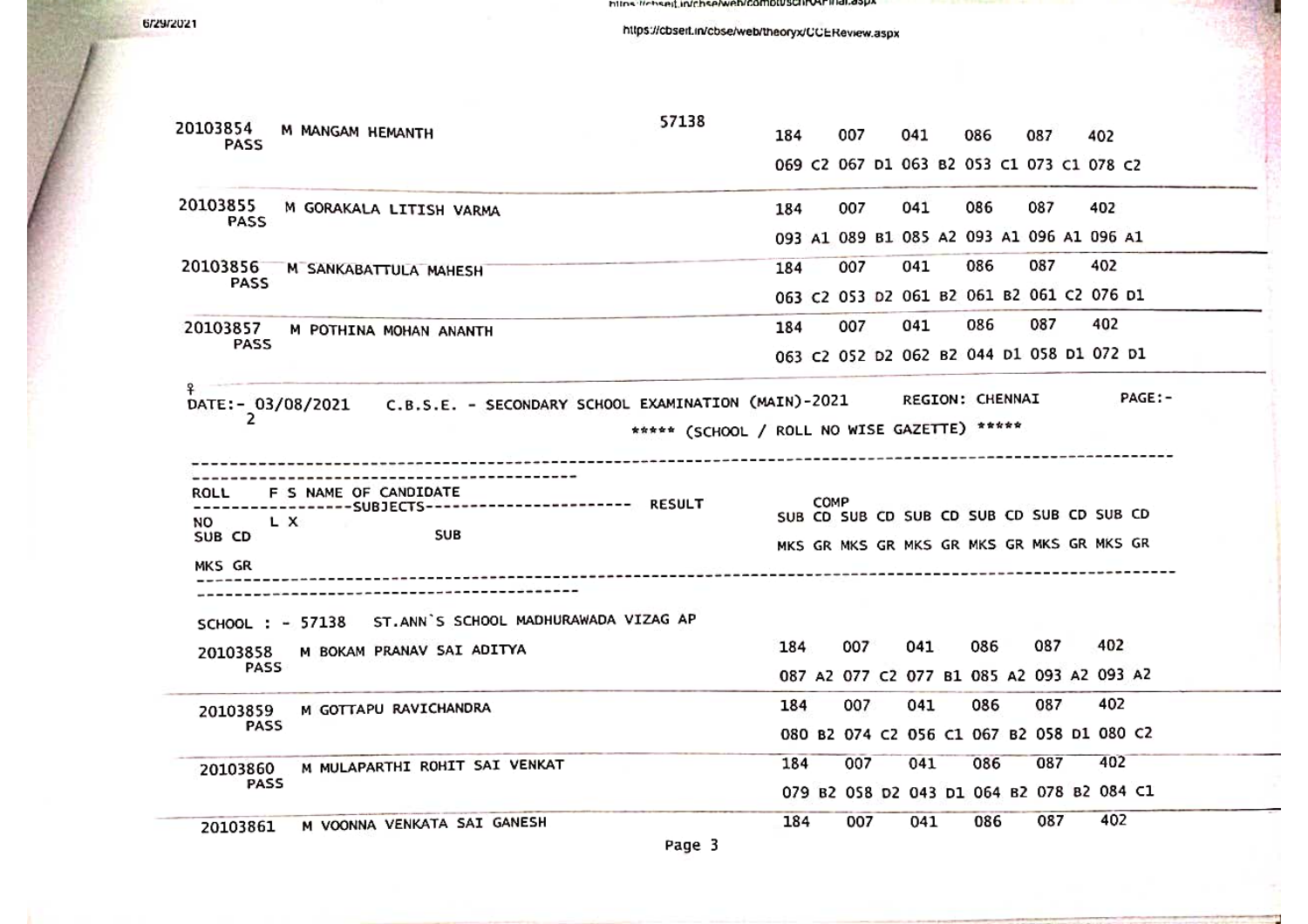| <b>PASS</b> |                                  | 57138 |                                           |     |     |                                           |     |     |  |  |
|-------------|----------------------------------|-------|-------------------------------------------|-----|-----|-------------------------------------------|-----|-----|--|--|
|             | $50 - 127 - 13$                  |       |                                           |     |     | 090 A2 088 B1 074 B1 091 A1 091 A2 095 A2 |     |     |  |  |
| 20103862    | M GOLAGANA SAI RAKESH            |       | 184                                       | 007 | 041 | 086                                       | 087 | 402 |  |  |
| <b>PASS</b> |                                  |       |                                           |     |     | 079 B2 068 D1 045 C2 055 C1 056 D1 077 C2 |     |     |  |  |
| 20103863    | M BAGGAM B V SAI SASHIDHAR       |       | 184                                       | 007 | 041 | 086                                       | 087 | 402 |  |  |
| <b>PASS</b> |                                  |       |                                           |     |     | 081 B2 073 C2 082 A2 082 A2 058 D1 084 C1 |     |     |  |  |
| 20103864    | M BOBBILI SESHU SHIVA SANDEEP    |       | 184                                       | 007 | 041 | 086                                       | 087 | 402 |  |  |
| <b>PASS</b> |                                  |       |                                           |     |     | 083 B1 081 C1 056 C1 065 B2 055 D1 080 C2 |     |     |  |  |
| 20103865    | M NARAPAREDDI SHANMUKH PRAJAI    |       | 184                                       | 007 | 041 | 086                                       | 087 | 402 |  |  |
| PASS        |                                  |       | 085 B1 054 D2 052 C1 043 D1 070 C1 079 C2 |     |     |                                           |     |     |  |  |
| 20103866    | M KURUVELLA SHANMUKHA PRANAV     |       | 184                                       | 007 | 041 | 086                                       | 087 | 402 |  |  |
| <b>PASS</b> |                                  |       | 092 A1 083 B2 070 B1 089 A2 094 A1 095 A2 |     |     |                                           |     |     |  |  |
| 20103867    | M MEESALA VENKATA KRISHNA PRASAD |       | 184                                       | 007 | 041 | 086                                       | 087 | 402 |  |  |
| PASS        |                                  |       | 082 B1 054 D2 061 B2 065 B2 075 B2 084 C1 |     |     |                                           |     |     |  |  |
| 20103868    | F ALLADA AMRUTHA VARSHINI        |       | 184                                       | 085 | 041 | 086                                       | 087 | 402 |  |  |
| <b>PASS</b> |                                  |       | 087 A2 065 D1 060 B2 068 B2 092 A2 089 B1 |     |     |                                           |     |     |  |  |
| 20103869    | F KUNCHEY JENISHA                |       | 184                                       | 085 | 041 | 086                                       | 087 | 402 |  |  |
| PASS        |                                  |       | 057 D1 049 D2 043 D1 043 D1 052 D1 068 D2 |     |     |                                           |     |     |  |  |
| 20103870    | F KEDARISETTY JYOTHIKA           |       | 184                                       | 085 | 041 | 086                                       | 087 | 402 |  |  |
| PASS        |                                  |       | 094 A1 081 B2 075 B1 078 B1 094 A1 093 A2 |     |     |                                           |     |     |  |  |
| 20103871    | F KALLAPALLI LALITA KUMARI       |       | 184                                       | 085 | 041 | 086                                       | 087 | 402 |  |  |
| PASS        |                                  |       | 088 A2 081 B2 071 B1 076 B1 084 B1 089 B1 |     |     |                                           |     |     |  |  |
| 20103872    | F PULAGALA LAREINA SHIRLYN       |       | 184                                       | 085 | 041 | 086                                       | 087 | 402 |  |  |
| PASS        |                                  |       | 089 A2 077 C1 070 B1 044 D1 089 A2 084 C1 |     |     |                                           |     |     |  |  |
|             |                                  |       |                                           |     |     |                                           |     |     |  |  |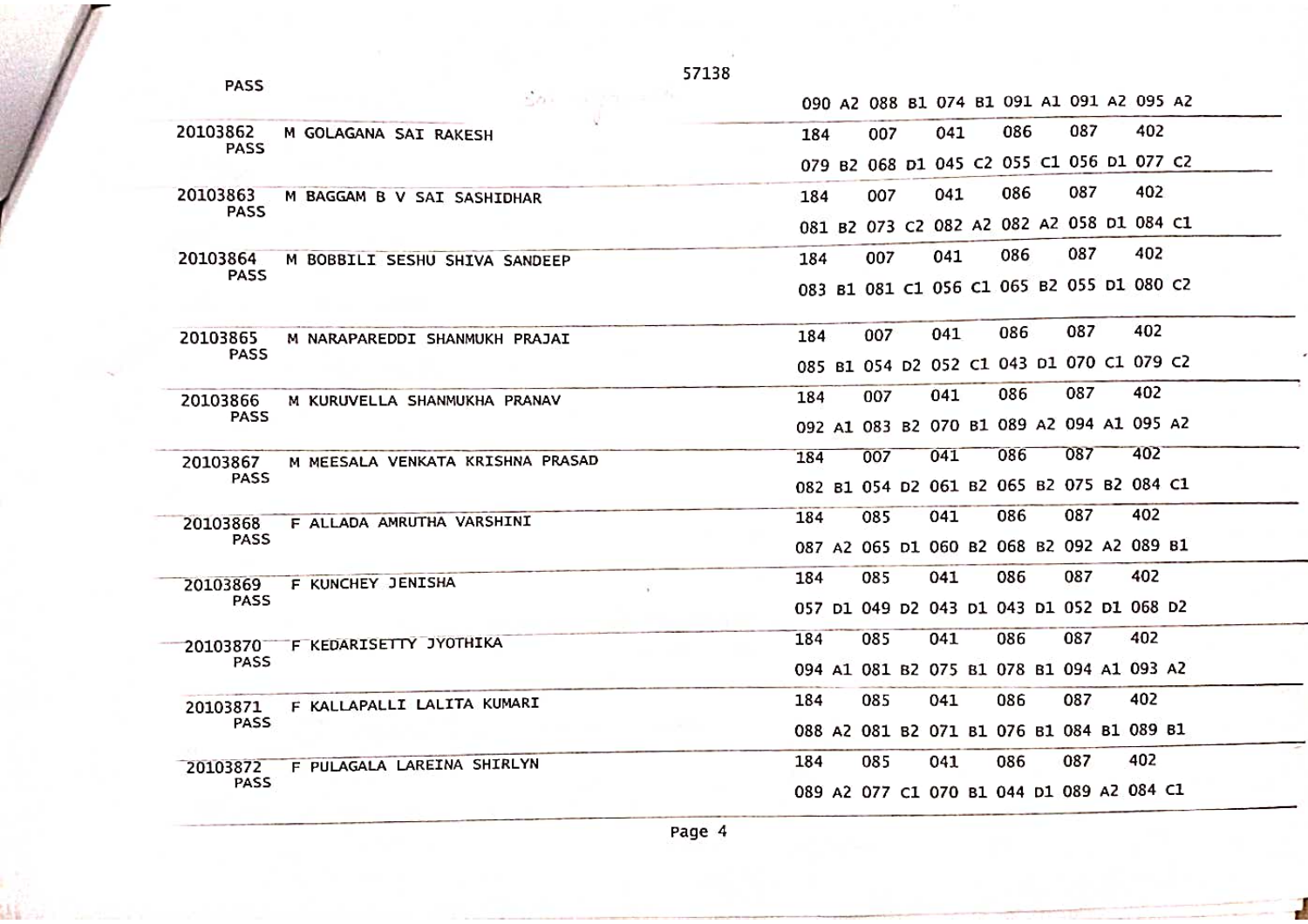| 20103873                | F POTNURI LASYA          | 57138 | 184                                       | 085 | 041 | 086 | 087                                       | 402 |  |
|-------------------------|--------------------------|-------|-------------------------------------------|-----|-----|-----|-------------------------------------------|-----|--|
| <b>PASS</b>             |                          |       |                                           |     |     |     | 088 A2 058 D2 055 C1 069 B2 086 B1 088 B2 |     |  |
| 20103874<br>PASS        | F GOVINDU LASYA LAHARI   |       | 184                                       | 085 | 041 | 086 | 087                                       | 402 |  |
|                         |                          |       |                                           |     |     |     | 094 A1 094 A1 092 A1 084 A2 096 A1 095 A2 |     |  |
| 20103875<br><b>PASS</b> | F SHAIK MUSKAN           |       | 184                                       | 085 | 041 | 086 | 087                                       | 402 |  |
|                         |                          |       |                                           |     |     |     | 086 B1 058 D2 050 C2 059 C1 070 C1 082 C1 |     |  |
| 20103876<br>PASS        | F BANKURU NAVYA SREE     |       | 184                                       | 085 | 041 | 086 | 087                                       | 402 |  |
|                         |                          |       | 088 A2 058 D2 058 C1 077 B1 095 A1 092 B1 |     |     |     |                                           |     |  |
| 20103877<br><b>PASS</b> | F KOVVURI SAI PRAVALLIKA |       | 184                                       | 085 | 041 | 086 | 087                                       | 402 |  |
|                         |                          |       | 093 A1 076 C1 068 B2 076 B1 083 B1 090 B1 |     |     |     |                                           |     |  |
| 20103878<br>PASS        | F RACHEL GUPTA           |       | 184                                       | 085 | 041 | 086 | 087                                       | 402 |  |
|                         |                          |       | 099 A1 096 A1 080 A2 090 A1 097 A1 097 A1 |     |     |     |                                           |     |  |
| 20103879<br><b>PASS</b> | F SUVVARI SAI KEERTANA   |       | 184                                       | 085 | 041 | 086 | 087                                       | 402 |  |
|                         |                          |       | 097 Al 093 A2 089 A2 094 A1 097 A1 098 A1 |     |     |     |                                           |     |  |
| 20103880<br>PASS        | F SAI UPASANA ALLAM      |       | 184                                       | 085 | 041 | 086 | 087                                       | 402 |  |
|                         |                          |       | 096 A1 086 B1 097 A1 090 A1 096 A1 096 A1 |     |     |     |                                           |     |  |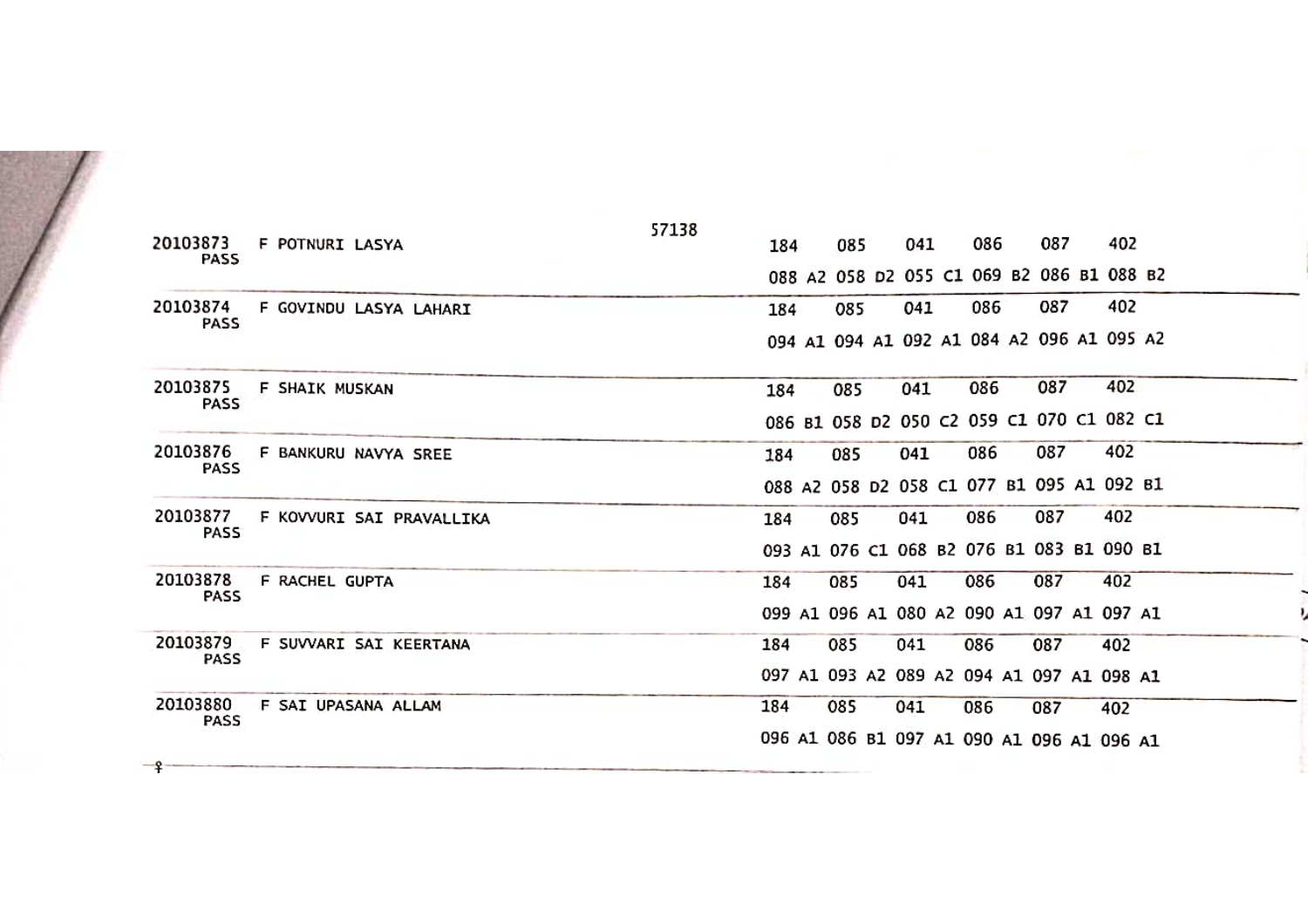$M_{\rm MII}$ 

| www.coryxit |  |
|-------------|--|
|             |  |

**Ledit** 

 $\sim$ 

|                         | 57138                                |     |     |     |     |                                           |     |  |
|-------------------------|--------------------------------------|-----|-----|-----|-----|-------------------------------------------|-----|--|
| SCHOOL : - 57138        | ST.ANN'S SCHOOL MADHURAWADA VIZAG AP |     |     |     |     |                                           |     |  |
| 20103881<br>PASS        | F VARAGANI SHAROAN MIGHTY            | 184 | 085 | 041 | 086 | 087                                       | 402 |  |
|                         |                                      |     |     |     |     | 086 B1 057 D2 064 B2 085 A2 091 A2 092 B1 |     |  |
| 20103882<br><b>PASS</b> | M BANKA ASHISH KUMAR                 | 184 | 085 | 041 | 086 | 087                                       | 402 |  |
|                         |                                      |     |     |     |     | 088 A2 077 C1 077 B1 056 C1 087 B1 086 B2 |     |  |
| 20103883<br>PASS        | M K CHARAN TEJ                       | 184 | 085 | 041 | 086 | 087                                       | 402 |  |
|                         |                                      |     |     |     |     | 088 A2 081 B2 084 A2 077 B1 082 B1 089 B1 |     |  |
| 20103884<br>PASS        | M GORLE GNANESH                      | 184 | 085 | 041 | 086 | 087                                       | 402 |  |
|                         |                                      |     |     |     |     | 089 A2 052 D2 066 B2 076 B1 093 A2 091 B1 |     |  |
| 20103885                | M BALLA KRISHNA KISHORE              | 184 | 085 | 041 | 086 | 087                                       | 402 |  |
| PASS                    |                                      |     |     |     |     | 077 B2 076 C1 072 B1 071 B1 086 B1 086 B2 |     |  |
| 20103886                | M BUDDEPU KARTIK REDDY               | 184 | 085 | 041 | 086 | 087                                       | 402 |  |
| PASS                    |                                      |     |     |     |     | 057 01 049 02 043 01 043 01 052 01 069 02 |     |  |
| 20103887                | M RATTU METHELESH KUMAR              | 184 | 085 | 041 | 086 | 087                                       | 402 |  |
| PASS                    |                                      |     |     |     |     | 093 A1 086 B1 079 B1 086 A2 094 A1 094 A2 |     |  |
| 20103888                | M REDDY NAVYANTH                     | 184 | 085 | 041 | 086 | 087                                       | 402 |  |
| <b>PASS</b>             |                                      |     |     |     |     | 088 A2 078 C1 061 B2 085 A2 089 A2 092 B1 |     |  |
| 20103889                | M VADADA NEERAJ SANTHOSH KUMAR       | 184 | 085 | 041 | 086 | 087                                       | 402 |  |
| PASS                    |                                      |     |     |     |     | 076 B2 048 D2 047 C2 044 D1 056 D1 073 D1 |     |  |
| 20103890                | M SASIKUMAR PRANAV                   | 184 | 085 | 041 | 086 | 087                                       | 402 |  |
| PASS                    |                                      |     |     |     |     | 092 A1 058 D2 050 C2 058 C1 078 B2 085 C1 |     |  |
| 20103891                | M VADDI PUNEET                       | 184 | 085 | 041 | 086 | 087                                       | 402 |  |
| PASS                    |                                      |     |     |     |     | 073 C1 073 C2 044 D1 053 C1 052 D1 074 D1 |     |  |